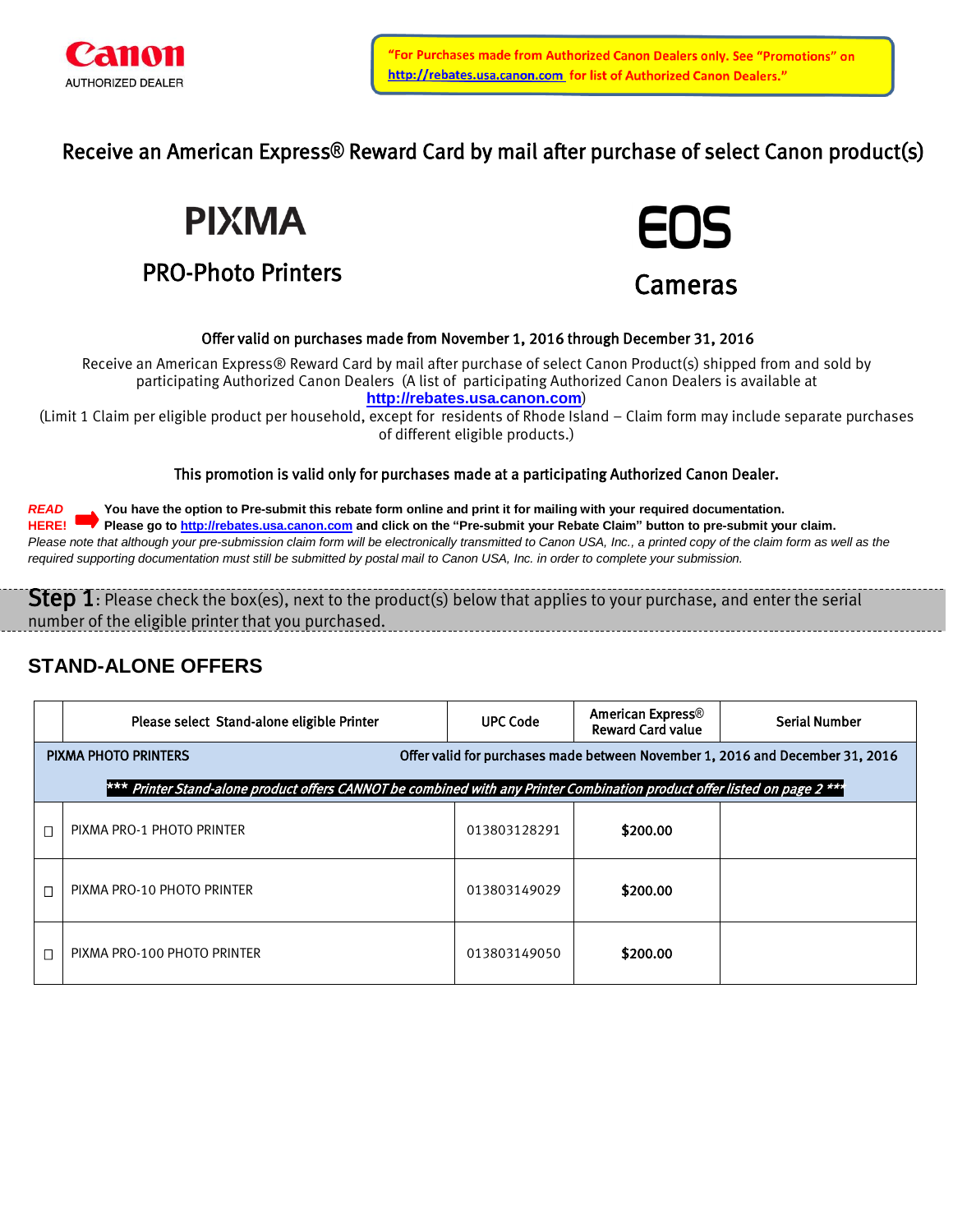## **COMBINATION OFFERS**

*\*\*\* Printer combination product offers CANNOT be combined with any Printer Stand-alone offer listed on page 1 \*\*\**

|        | Please select eligible Printer<br>PRINTER CAMERA AND PAPER COMBINATIONS                                                                                                           | Please select eligible Camera and/or Paper<br>Offer valid for purchases made between November 1, 2016 and December 31, 2016                                                                                                                                                                                                                                                                                                                                                                                                                                                                                                                                                                                                                | American<br><b>Express®</b><br><b>Reward Card</b><br>value | <b>Serial Number</b><br>of Printer |
|--------|-----------------------------------------------------------------------------------------------------------------------------------------------------------------------------------|--------------------------------------------------------------------------------------------------------------------------------------------------------------------------------------------------------------------------------------------------------------------------------------------------------------------------------------------------------------------------------------------------------------------------------------------------------------------------------------------------------------------------------------------------------------------------------------------------------------------------------------------------------------------------------------------------------------------------------------------|------------------------------------------------------------|------------------------------------|
| $\Box$ | <b>Select your Photo Printer:</b><br>□ Canon PIXMA PRO-1 Printer<br>013803128291<br>□ Canon PIXMA PRO-10 Printer<br>013803149029<br>□ Canon PIXMA PRO-100 Printer<br>013803149050 | Canon PIXMA PRO Printer purchased with an eligible Canon<br>Camera and Canon Photo Paper listed here.<br>Select your camera:<br>□ EOS 5DS R □ EOS 5DS □ EOS 1DX □ EOS 1DX Mark II<br><b>□ EOS 5D MK IV □ EOS 5D MK III □ EOS 6D □ EOS 7D MK II</b><br>□ EOS 80D □ EOS 70D □ EOS Rebel T6 □ EOS Rebel T6s<br>$\Box$ EOS Rebel T6i $\Box$ EOS Rebel T5i $\Box$ EOS Rebel SL1<br>$\Box$ EOS Rebel T5 $\Box$ EOS M10 $\Box$ EOS M3<br>$\Box$ PowerShot G1 X MK II $\Box$ PowerShot G7 X<br>□ PowerShot G7 X MK II □ PowerShot G3 X<br>□ PowerShot G5 X □ PowerShot G9 X<br><b>Select your Photo Paper:</b><br>□ Canon Photo Paper Semi-Gloss (SG-201) 13"x19" 50<br><b>Sheets</b><br>□ Canon Photo Paper Pro-Luster (LU-101) 13"x19" 50 Sheets | \$350.00                                                   |                                    |
| $\Box$ | <b>Select your Photo Printer:</b><br>□ Canon PIXMA PRO-1 Printer<br>013803128291<br>□ Canon PIXMA PRO-10 Printer<br>013803149029<br>□ Canon PIXMA PRO-100 Printer<br>013803149050 | Canon PIXMA PRO Printer purchased with an eligible Canon<br>Camera listed here.<br><b>Select your Camera:</b><br>□ EOS 5DS R □ EOS 5DS □ EOS 1DX □ EOS 1DX Mark II<br>□ EOS 5D MK IV □ EOS 5D MK III □ EOS 6D □ EOS 7D MK II<br>□ EOS 80D □ EOS 70D □ EOS Rebel T6 □ EOS Rebel T6s<br>□ EOS Rebel T6i □ EOS Rebel T5i □ EOS Rebel SL1<br>$\Box$ EOS Rebel T5 $\Box$ EOS M10 $\Box$ EOS M3<br>□ PowerShot G1 X MK II □ PowerShot G7 X<br>□ PowerShot G7 X MK II □ PowerShot G3 X<br>□ PowerShot G5 X □ PowerShot G9 X                                                                                                                                                                                                                       | \$300.00                                                   |                                    |
| $\Box$ | <b>Select your Photo Printer:</b><br>□ Canon PIXMA PRO-1 Printer<br>013803128291<br>□ Canon PIXMA PRO-10 Printer<br>013803149029<br>□ Canon PIXMA PRO-100 Printer<br>013803149050 | Canon PIXMA PRO Printer purchased with an eligible Canon<br>Photo Paper listed here.<br><b>Select your Photo Paper:</b><br>□ Canon Photo Paper Semi-Gloss (SG-201) 13"x19" 50<br><b>Sheets</b><br>□ Canon Photo Paper Pro-Luster (LU-101) 13"x19" 50 Sheets                                                                                                                                                                                                                                                                                                                                                                                                                                                                                | \$250.00                                                   |                                    |

Step 2: Cut out the 12-Digit UPC Barcode from the eligible Canon printer(s) that you purchased.